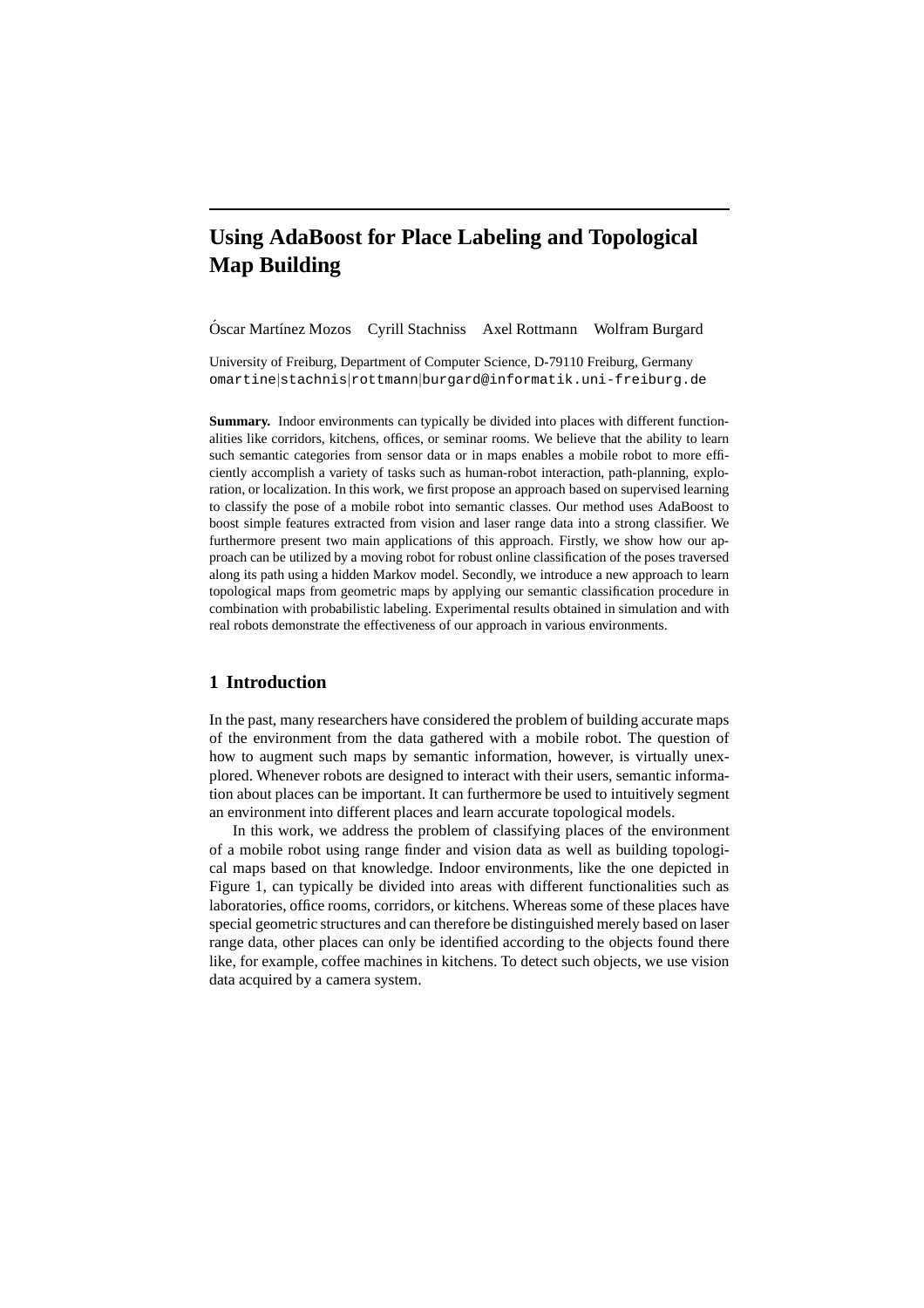

**Fig. 1.** An environment with offices, doorways, a corridor, a kitchen, and a laboratory. Additionally, the figure shows typical observations obtained by a mobile robot at different places.

In the approach described here, we apply the AdaBoost algorithm [7] to boost simple features, which on their own are insufficient for a reliable categorization of places, to a strong classifier for the semantic labeling of the poses of a robot in an indoor environment. Since the original version of AdaBoost provides only binary decisions, we determine the decision list with the best sequence of binary strong classifiers. We then use this semantic classifier in two main applications. Firstly, we show how to classify the different poses of a mobile robot along its trajectory by applying a hidden Markov model (HMM) which estimates the label of the current pose based on the current and the previous outputs of the semantic classifier. Secondly, we introduce a new approach to learn topological maps from occupancy grids. This is achieved by simulating the laser scans of a mobile robot at the corresponding locations and applying our semantic classification algorithm. We then apply a probabilistic relaxation algorithm to smooth the classification output, followed by a region extraction. Experimental results presented in this paper illustrate that our classification system yields recognition rates of more than 88% or 98% (depending on the number of classes to distinguish between). We also present experiments illustrating that the resulting classifier can even be used in environments from which no training data were available. This offers the opportunity to label places and to learn accurate topological maps from unknown environments.

In the past, several authors considered the problem of adding semantic information to places. Buschka and Saffiotti [4] describe a virtual sensor that is able to identify rooms from range data. Also Koenig and Simmons [11] apply a pre-programmed routine to detect doorways from range data. Althaus and Christensen [1] use line features to detect corridors and doorways. Some authors also apply learning techniques to localize the robot or to identify distinctive states in the environment. For example, Oore *et al.* [20] train a neural network to estimate the location of a mobile robot in its environment using the odometry information and ultrasound data.

Learning algorithms have additionally been used to identify objects. For example, Anguelov *et al.* [2, 3] apply the EM algorithm to cluster different types of objects from sequences of range data and to learn the state of doors. Limketkai *et al.* [16] use relational Markov networks to detect objects like doorways based on laser range data. Furthermore, they employ Markov Chain Monte Carlo to learn the parameters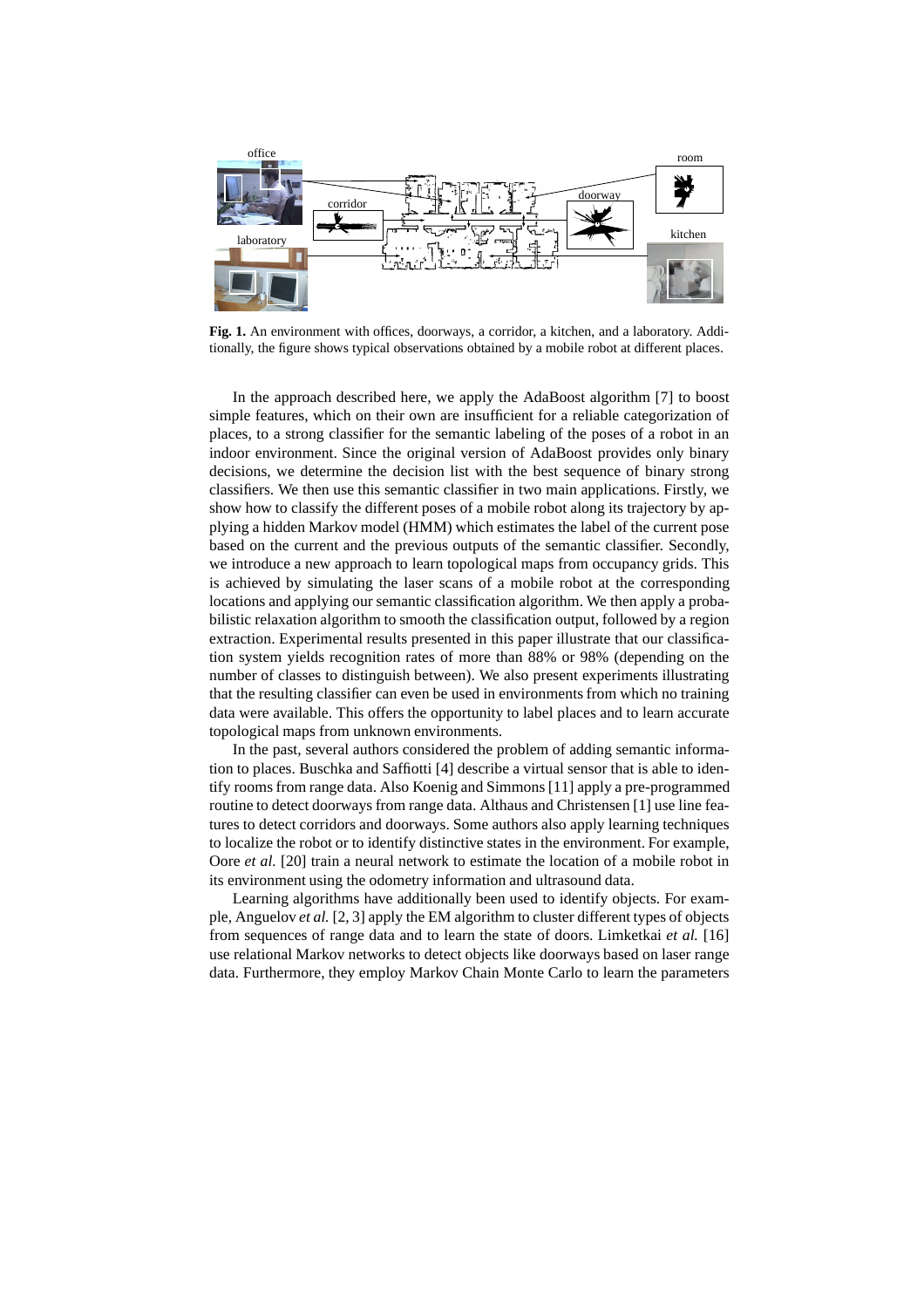of the models. Treptow *et al.* [29] utilize the AdaBoost algorithm to track a soccer ball without color information. Finally, Torralba and colleagues [28] use hidden Markov models for learning places from image data.

Compared to these approaches, our algorithm is able to combine arbitrary features extracted from different sensors to form a sequence of binary strong classifiers to label places. Our approach is also supervised, which has the advantage that the resulting labels correspond to user-defined classes.

On the other hand, different algorithms for creating topological maps have been proposed. Kuipers and Byun [14] extract distinctive points in the map. These points are defined as local maxima using a measure of distinctiveness between locations. Kortenkamp and Weymouth [12] fuse the information obtained with vision and ultrasound sensors to determine topologically relevant places. Shatkey and Kaelbling [26] apply a HMM learning approach to learn topological maps in which the nodes represent points in the plane. Thrun [27] uses the Voronoi diagram to find critical points, which minimize the clearance locally. These points are then used as nodes in a topological graph. Choset [5] encodes metric and topological information in a generalized Voronoi graph to solve the simultaneous localization and mapping problem. Additionally, Kuipers and Beeson [13] apply different learning algorithms to calculate topological maps of environments of a mobile robot.

In contrast to these previous approaches, the technique described in this paper applies a supervised learning method to identify complete regions in the map like corridors, rooms or doorways that have a direct relation with a human understanding of the environment. The knowledge about semantic labels of places is used to build accurate topological maps with a mobile robot.

The rest of the chapter is organized as follows. In Section 2, we describe the sequential AdaBoost classifier. In Section 3, we present the application of a hidden Markov model to the online place classification with a moving mobile robot. Section 4 contains our approach for topological map building. Finally, Section 5 presents experimental results obtained using our methods.

#### **2 Semantic Place Labeling using AdaBoost**

One of the key problems to be solved is to define a classifier that allows us to categorize places in the environment according to a set of given categories. Rather than hand-coding such a classification system, our approach is to apply the AdaBoost algorithm to learn a strong classifier from a large set of simple features. In this section, we first present the AdaBoost algorithm and our approach to deal with multiple classes. We then describe the different features extracted from laser and vision data used in our current system.

#### **2.1 The AdaBoost Algorithm**

Boosting is a general method for creating an accurate strong classifier by combining a set of weak classifiers. The requirement for each weak classifier is that its accuracy is better than a random guessing. In this work we apply the boosting algorithm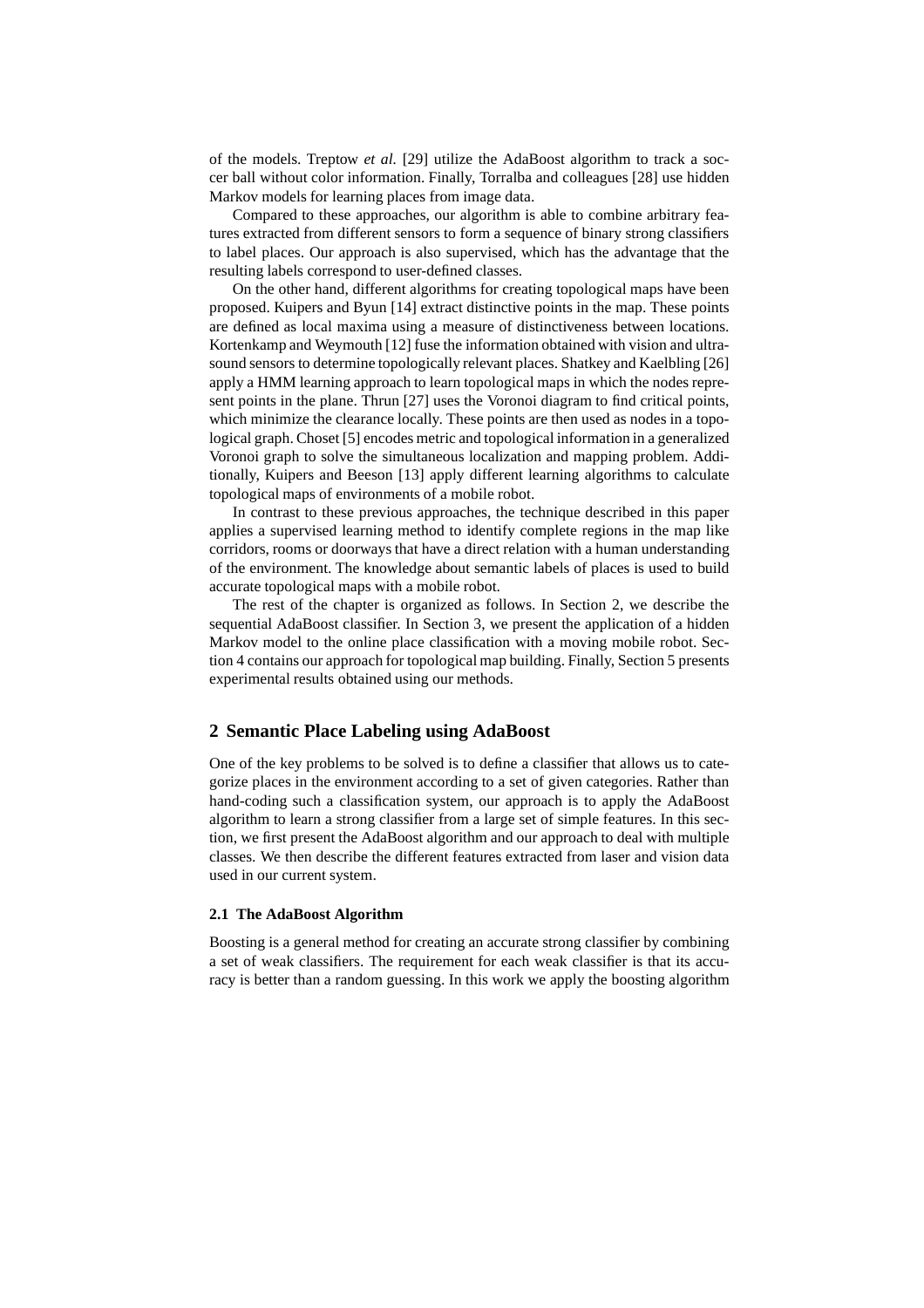AdaBoost in its generalized form presented by Schapire and Singer [25]. The input to this algorithm is a set of labeled training examples. The algorithm repeatedly selects a weak classifier  $h_i(x)$  using a distribution D over the training examples. The selected weak classifier is expected to have a small classification error on the training data. The idea of the algorithm is to modify the distribution  $D$  by increasing the weights of the most difficult training examples in each round. The final strong classifier  $H$  is a weighted majority vote of the best  $T$  weak classifiers.

Throughout this work, we use the approach presented by Viola and Jones [30] in which the weak classifiers depend on single-valued features  $f_j \in \mathbb{R}$ . Two kinds of weak classifiers are created in our current system. In addition to the classifier defined by Viola and Jones, which has the form

$$
h_j(x) = \begin{cases} +1 \text{ if } p_j f_j(x) < p_j \theta_j \\ -1 \text{ otherwise,} \end{cases} \tag{1}
$$

where  $\theta_i$  is a threshold and  $p_i$  is either −1 or +1 and thus represents the direction of the inequality, we designed a second type

$$
h_j(x) = \begin{cases} p_j & \text{if } \theta_j^1 < f_j(x) < \theta_j^2 \\ -p_j & \text{otherwise,} \end{cases} \tag{2}
$$

where  $\theta_j^1$  and  $\theta_j^2$  define an interval and  $p_j$  is either +1 or -1 indicating whether examples inside the interval are positive or negative. For both types of weak classifiers, the output is  $+1$  or  $-1$  indicating whether the classification is positive or negative. The AdaBoost algorithm determines for each weak classifier  $h_i(x)$  the optimal parameters, such that the number of misclassified training examples is minimized. The final AdaBoost algorithm place categorization is shown in Algorithm 0.1.

The AdaBoost algorithm has been designed for binary classification problems. To classify places in the environment, we need the ability to handle multiple classes.

#### **Algorithm 0.1** Generalized version of AdaBoost for place categorization.

**Input:** Set of N labeled examples  $(x_1, y_1), \ldots, (x_N, y_N)$ , where  $y_n = +1$  for positive examples and  $y_n = -1$  for negative examples.

**Initialize** weights  $D_1(n) = \frac{1}{2l}$  for  $y_n = +1$  and  $D_1(n) = \frac{1}{2m}$  for  $y_n = -1$ ,

where  $l$  and  $m$  are the number of positive and negative examples respectively. **for**  $t = 1, \ldots, T$  **do** 

- 1. Normalize the weights  $D_t(n)$  so that  $\sum_{n=1}^{N} D_t(n) = 1$ .
- 2. For each feature  $f_j$  train a weak classifier  $h_j$  using  $D_t$ .
- 3. For each classifier  $h_j$  calculate  $r_j = \sum_n D_t(n) y_n h_j(x_n)$ , with  $h_j(x_n) \in \{-1, +1\}.$
- 4. Choose the classifier  $h_j$  that maximizes  $|r_j|$  and set  $(h_t, r_t) = (h_j, r_j)$ .
- 5. Update the weights  $D_{t+1}(n) = D_t(n) \exp(-\alpha_t y_n h_t(x_n)),$
- where  $\alpha_t = \frac{1}{2} \ln(\frac{1+r_t}{1-r_t}).$

**end for**

**Output:** The final strong hypothesis  $H(x) = sign(F(x))$ , where  $F(x) = \sum_{t=1}^{T} \alpha_t h_t(x)$ .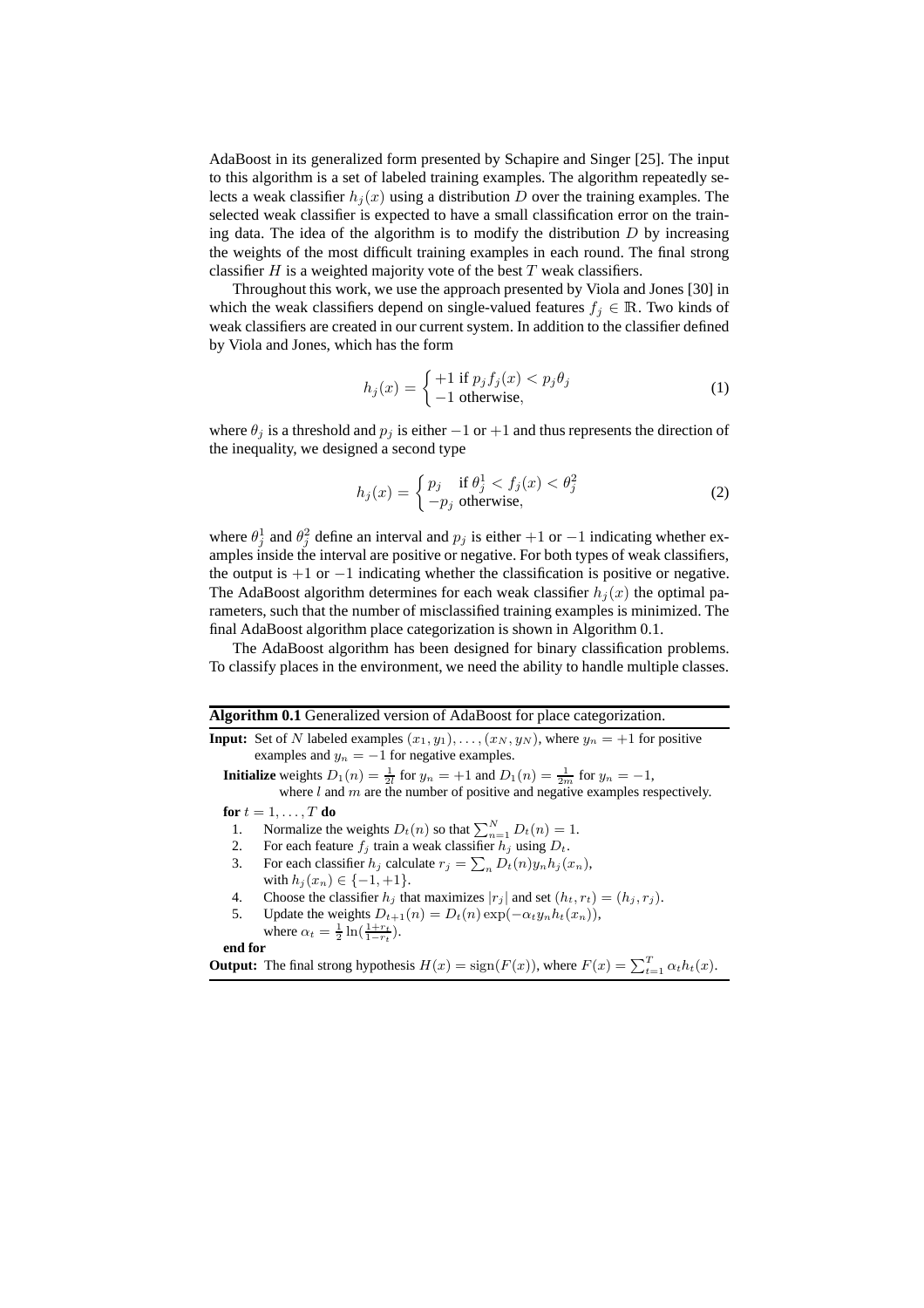

Fig. 2. A decision list classifier for K classes using binary classifiers.

To achieve this, we use a sequence of binary classifiers, where each element of such a sequence determines if an example belongs to one specific class. If the binary classifier returns a positive result, the example is assumed to be correctly classified. Otherwise, it is recursively passed to the next element in this list. Figure 2 illustrates the structure of such a decision list classifier.

In our current system, we typically consider a small number of classes which makes it feasible to evaluate all potential sequences and choose the best order of binary classifiers. Although this approach is exponential in the number of classes, the actual number of permutations considered is limited in our domain due to the small number of classes. In practice, we found out that the heuristic which sorts the classifiers in decreasing order according to their classification rate also yields good results and at the same time can be computed efficiently. Compared to the optimal order, the classifier generated by this heuristic for six different classes performed in average only 1.3% worse as shown by Rottmann *et al.* [23].

To evaluate the performance of the decision list, we compared it to the Ada-Boost.M2 [7] algorithm, which is a multi-class variant of AdaBoost. In our experiments, the sequential AdaBoost classifier yields better results than the AdaBoost.M2 algorithm. A more detailed comparison between both algorithms can be found in the work by Martínez Mozos [17].

### **2.2 Features from Vision and Laser Data**

In this section, we describe the features used to create the weak classifiers in the AdaBoost algorithm. Our robot is equipped with a 360 degree field of view laser sensor and a camera. Each laser observation consists of 360 beams. Each vision observation consists of eight images which form a panoramic view. Figure 1 shows typical laser range readings as well as fractions of panoramic images taken in an office environment. Accordingly, each training example for the AdaBoost algorithm consist of one laser observation, one vision observation, and its classification.

Our method for place classification is based on single-valued features extracted from laser and vision data. All features are invariant with respect to rotation to make the classification of a pose dependent only on the position of the robot and not on its orientation. Most of our laser features are standard geometrical features used for shape analysis [9, 24]. Typical examples considered by our system are illustrated in Figure 3. A detailed list of laser features is contained in our previous work [18]. In the system described here, we implemented several additional features which are listed in Table 1.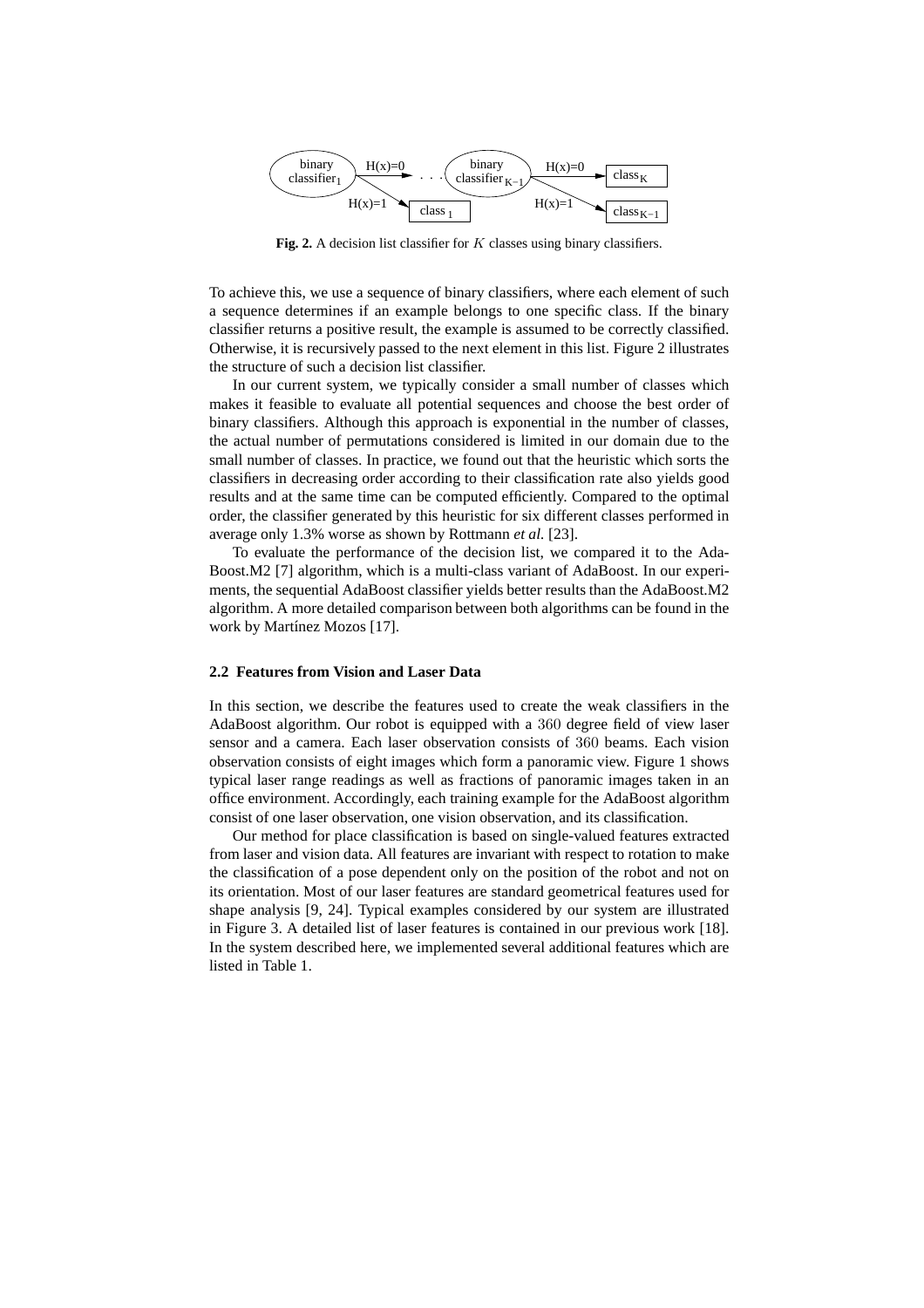

**Fig. 3.** Examples for features generated from laser data, namely the average distance between two consecutive beams, the perimeter of the area covered by a scan, and the mayor axis of the ellipse that approximates the polygon described by the scan.

#### **Table 1.** New Laser Features

- 1. Average and standard deviation of the fraction between the length of two consecutive beams.
- 2. Average and standard deviation of the fraction between the length of two consecutive beams divided by the maximum beam length.
- 3. Circularity. Let  $P$  be the perimeter of the area covered by the beams and  $A$  be the area covered by the beams. The circularity is defined as  $\mathbf{P}^2/\mathbf{A}$ .
- 4. Average and standard deviation of the distance from the centroid of A to the shape boundary of A, divided by the maximum distance to the shape boundary.
- 5. Number of gaps. Two consecutive beams form a gap if the fraction between the first and the second is smaller than a threshold.
- 6. Kurtosis. The kurtosis is defined as

$$
\frac{\sum_{i=1}^{N} (\text{length}(\text{beam}_{i}) - \bar{l})^4}{N \cdot \sigma^4} - 3
$$

where  $\bar{l}$  is the average beam length and  $\sigma$  the corresponding standard deviation.

In the case of vision, the selection of the features is motivated by the fact that typical objects appear with different probabilities at different places. For example, the probability of detecting a computer monitor is larger in an office than in a kitchen. For each type of object, a vision feature is defined as a function that takes as argument a panoramic vision observation and returns the number of detected objects of this type in it. This number represents the single-valued feature  $f_i$  within AdaBoost according to Eq. (1) and Eq. (2). In our case, we consider monitors, coffee machines, soap dispensers, office cupboards, frontal faces, face profiles, full human bodies, and upper human bodies. An example of such objects is shown in Figure 1. The individual objects are detected using classifiers also trained with AdaBoost and based on the set of Haar-like features proposed by Lienhart *et al.* [15].

In case the observations do not cover a 360 degree field of view, the property of the rotational invariance is lost. In such a situation, we expect that more training data will be necessary and that the classification will be less robust.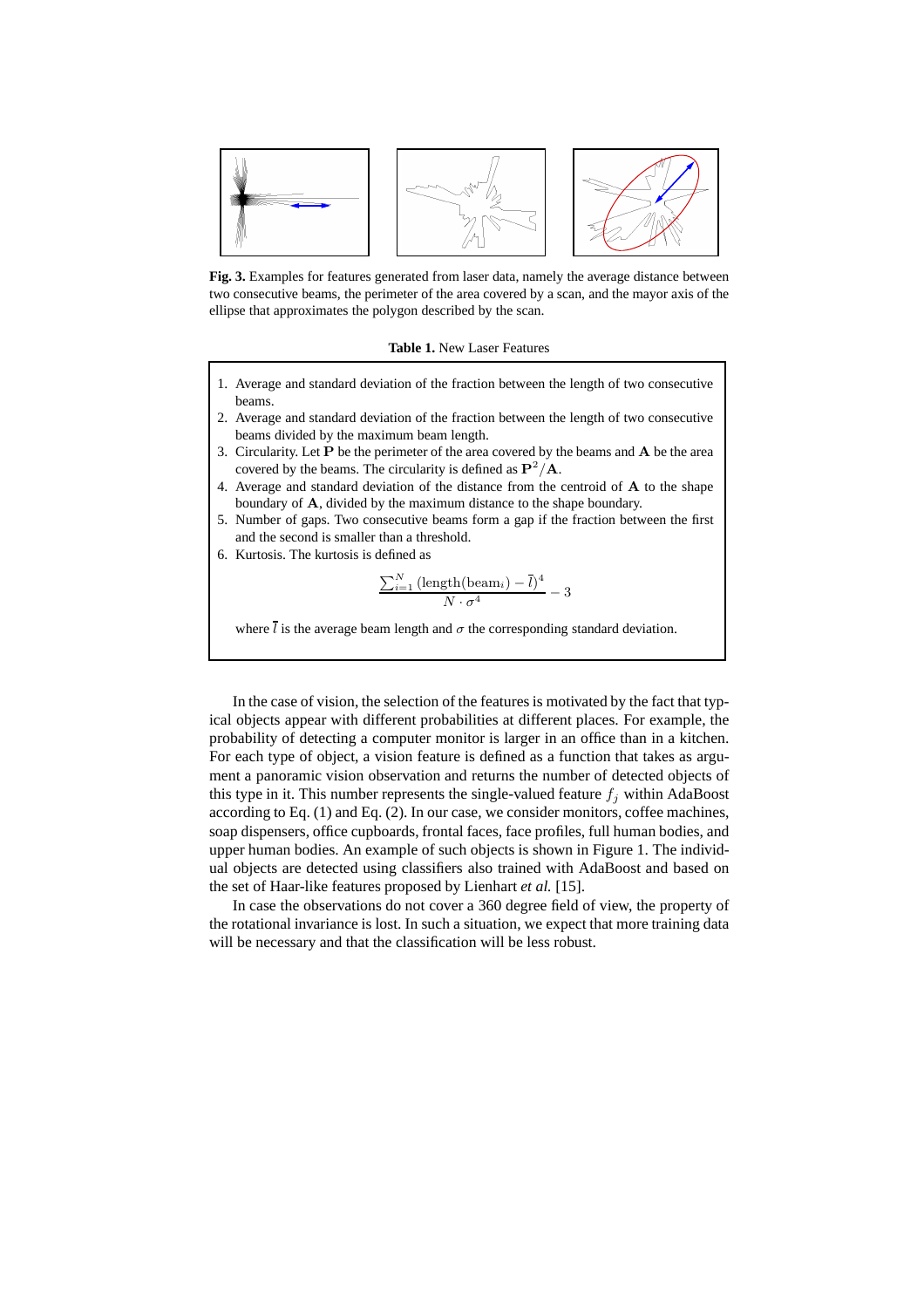

**Fig. 4.** The left image illustrates a classification output z. The right image depicts probabilities of possible transitions between places in the environment. To increase the visibility, we used a logarithmic scale. Dark values indicate low probability.

# **3 Probabilistic Classification of Trajectories**

The approach described so far is able to classify single observations only but does not take into account past classifications when determining the type of place the robot is currently at. However, whenever a mobile robot moves through an environment, the semantic labels of nearby places are typically identical. Furthermore, certain transitions between classes are unlikely. For example, if the robot is currently in a kitchen then it is rather unlikely that the robot ends up in an office given it moved a short distance only. In many environments, to get from the kitchen to the office, the robot has to move through a doorway first.

To incorporate such spatial dependencies between the individual classes, we apply a hidden Markov model (HMM) and maintain a posterior  $Bel(l<sub>t</sub>)$  about the type of the place  $l_t$  the robot is currently at

$$
Bel(l_t) = \alpha P(z_t \mid l_t) \sum_{l_{t-1}} P(l_t \mid l_{t-1}, u_{t-1}) Bel(l_{t-1}).
$$
\n(3)

In this equation,  $\alpha$  is a normalizing constant ensuring that the left-hand side sums up to one over all  $l_t$ . To implement this HMM, three components need to be known. First, we need to specify the observation model  $P(z_t | l_t)$  which is the likelihood that the classification output is  $z_t$  given the actual class is  $l_t$ . Second, we need to specify the transition model  $P(l_t | l_{t-1}, u_{t-1})$  which defines the probability that the robot moves from class  $l_{t-1}$  to class  $l_t$  by executing action  $u_{t-1}$ . Finally, we need to specify how the belief  $Bel(l_0)$  is initialized.

In our current system, we choose a uniform distribution to initialize  $Bel(l_0)$ . Furthermore, the classification output  $z_t$  is represented by a histogram, as illustrated in the left image of Figure 4. In this histogram, the  $k$ -th bin stores the probability that the classified location belongs to the  $k$ -th class according to the sequence of classifiers in our decision list (compare Figure 2). To compute the individual values for each bin of that histogram, we use the approach by Friedman *et al.* [8]. It determines a confidence value  $C \in [0, 1]$  for a positive binary classification

$$
C = P(y = +1 | x) = \frac{e^{F(x)}}{e^{-F(x)} + e^{F(x)}},
$$
\n(4)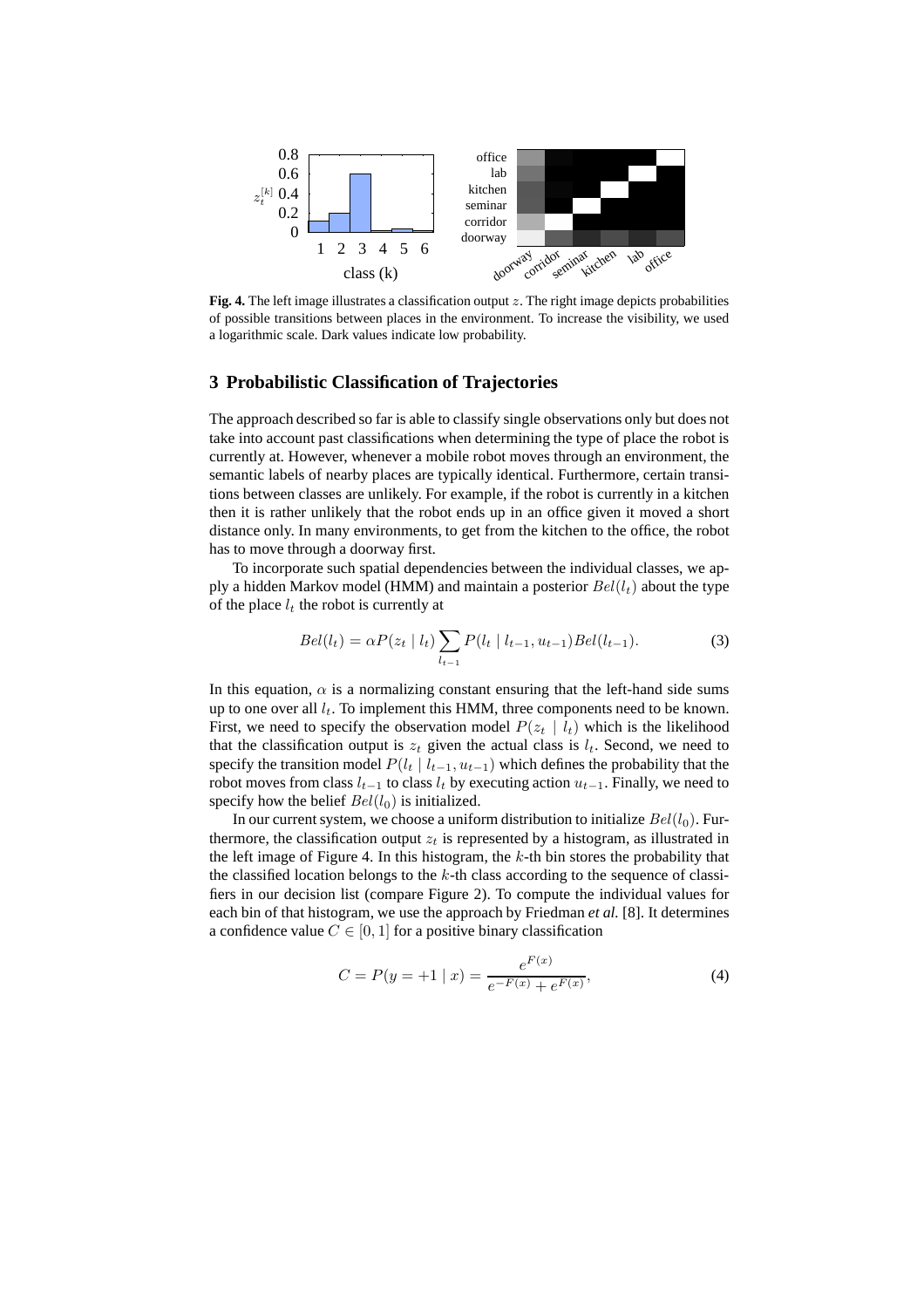

**Fig. 5.** The distributions depicted in the first row show the learned histograms  $\hat{z}_{1:h}(l)$  for the individual classes (here corridor (1), doorway (2), kitchen (3), lab (4), seminar room (5), and office (6)). The left image in the second row depicts a possible classification output  $z_t$ . In the right image, each bar represents the corresponding likelihood  $P(z_t | l_t)$  for the different estimates of  $l_t$ .

where  $F(x)$  is the output of the AdaBoost algorithm according to Algorithm 0.1. Let  $C_k$  refer to the confidence value of the k-th binary classifier in our decision list. The probability that the location belongs to the  $k$ -th class is given by the  $k$ -th bin of the histogram z computed as

$$
z^{[k]} = C_k \prod_{j=1}^{k-1} (1 - C_j).
$$
 (5)

Note that the confidence value  $C_K$  which is used to compute the last bin  $z^{[K]}$  of the histogram holds  $C_K = 1$  according to the structure of the decision list (compare Figure 2).

To determine  $P(z_t | l_t)$ , we use the KL-divergence [6] between two distributions. The first distribution is the current classification output  $z_t$ . The second one is learned from a statistics: for each class l, we compute a histogram  $\hat{z}_{1:h}(l)$  using h observations recorded within a place belonging to class  $l$  (here  $h = 50$ ). This histogram  $\hat{z}_{1:h}(l)$  is obtained by averaging over the individual histograms  $\hat{z}_1, \ldots, \hat{z}_h$ , which are computed according to Eq. (5). To determine  $P(z_t | l_t)$ , we use the KL-divergence  $kld(\cdot \parallel \cdot)$  which provides a measure about the similarity of two distributions

$$
P(z_t | l_t) = e^{-kld(z_t | \hat{z}_{1:h}(l_t))}.
$$
 (6)

To illustrate the computation of the observation likelihood  $P(z_t | l_t)$  consider Figure 5. The first row depicts examples for the histograms  $\hat{z}_{1:h}(l)$ . The left image in the second row depicts the output  $z_t$  of the sequential classifier while the robot was in an office. As can be seen, also the classes doorway and seminar room have a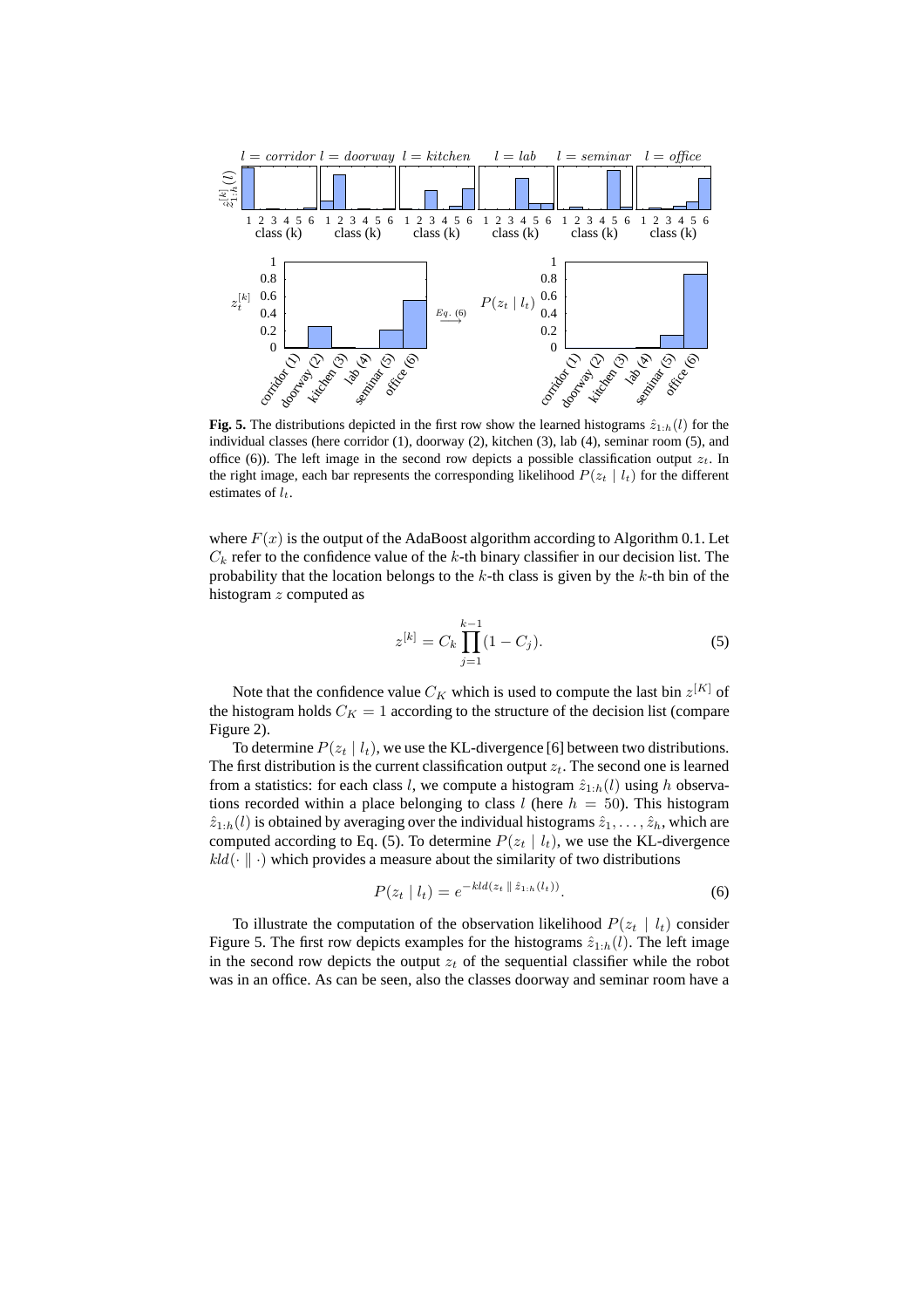probability significantly larger than zero. This output  $z_t$  and the histogram  $\hat{z}_{1:h}(l_t)$ is than used to compute  $P(z_t | l_t)$  according to Eq. (6). The result for all classes is depicted in the right image in the second row. In this image, each bin represents the likelihood  $P(z_t | l_t)$  for the individual classes  $l_t$ . As can be seen, the observation likelihood given the robot is in a doorway is close to zero, whereas the likelihood given it is in an office is around 90%, which is actually the correct class.

To realize the transition model  $P(l_t | l_{t-1}, u_{t-1})$ , we only consider the two actions  $u_{t-1} \in \{Move,Stay\}$ . The transition probabilities were learned in a manually labeled environment by running 1000 simulation experiments. In each run, we started the robot at a randomly chosen point and orientation. We then executed a random movement so that the robot traveled between 20cm and 50cm. These values correspond to typical distances traveled by the robot between two consecutive updates of the HMM. The finally obtained transition probability matrix  $P(l_t | l_{t-1}, u_{t-1})$ for the action Move is depicted in the right image of Figure 4. As can be seen, the probability of staying in a place with the same classification is higher than the probability of changing the place. Moreover, the probability of moving from a room to a doorway is higher than the probability of moving from a room directly to a corridor. This indicates that the robot typically has to cross a doorway first in order to reach a different room. Furthermore, the matrix shows a lower probability of staying in a doorway than staying at the same type of room. This is due to the fact that a doorway is usually a small area in which the robot never rests for a longer period of time.

# **4 Topological Map Building**

The second application of our classification system is learning topological maps from occupancy grids. To take into account spatial dependencies between neighboring places, we apply a probabilistic relaxation labeling. Additionally, we describe how to perform the region extraction and the final creation of a graph representing the topological structure of the environment.

#### **4.1 Probabilistic Relaxation Labeling**

One of the key problems that need to be solved in order to learn accurate topological maps, in which the nodes correspond to the individual rooms an the environment, is to eliminate classification errors. In this section, we apply the probabilistic relaxation labeling, which has been introduced by Rosenfeld *et al.* [21], to smooth the classifications based on neighborhood relations.

Probabilistic relaxation labeling is defined as follows. Let  $\mathcal{G} = (\mathcal{V}, \mathcal{E})$  be a graph consisting of nodes  $V = \{v_1, \ldots, v_N\}$  and edges  $\mathcal{E} \subseteq V \times V$ . Let furthermore  $\mathcal{L} = \{l_1, \ldots, l_L\}$  be a set of labels. We assume that every node  $v_i$  stores a probability distribution about its label which is represented by a histogram  $P_i$ . Each bin  $p_i(l)$  of that histogram stores the probability that the node  $v_i$  has the label l. Thus,  $\sum_{l=1}^{L} p_i(l) = 1.$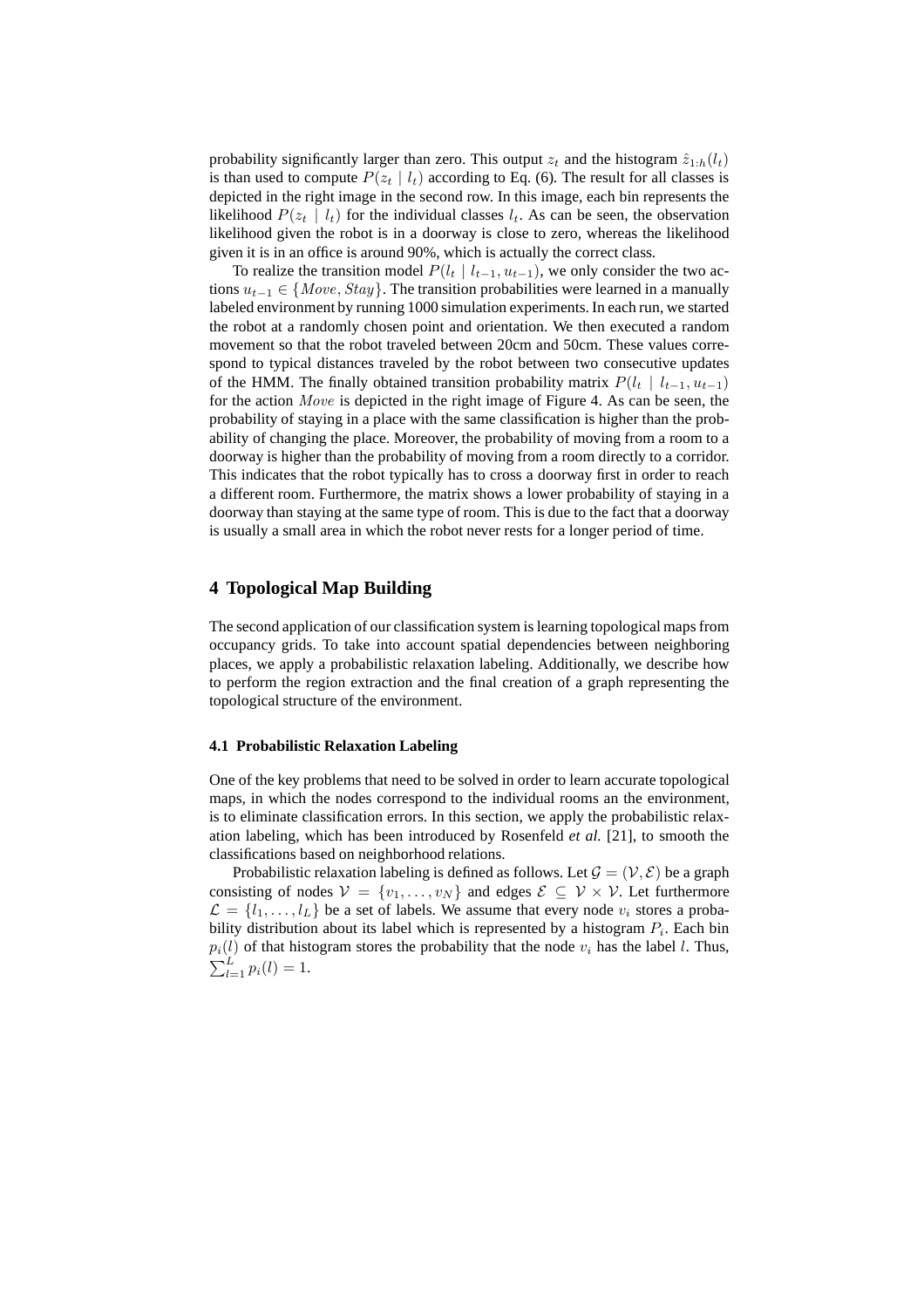For each node  $v_i$ ,  $\mathcal{N}(v_i) \subset \mathcal{V}$  denotes its neighborhood which consists of the nodes  $v_j \neq v_i$  that are connected to  $v_i$ . Each neighborhood relation is represented by two values. Whereas the first one describes the compatibility between the labels of two nodes, the second one represents the influence between the two nodes. The term  $\mathcal{R} = \{r_{ij}(l, l') \mid v_j \in \mathcal{N}(v_i)\}\$ defines the compatibility coefficients between the label *l* of node  $v_i$  and the label *l'* of  $v_j$ . Finally,  $C = \{c_{ij} \mid v_j \in \mathcal{N}(v_i)\}$  is the set of weights indicating the influence of node  $v_j$  on node  $v_i$ .

Given an initial estimation for the probability distribution over labels  $p_i^{(0)}(l)$ for the node  $v_i$ , the probabilistic relaxation method iteratively computes estimates  $p_i^{(r)}(l)$ ,  $r = 1, 2, \ldots$ , based on the initial probabilities  $p_i^{(0)}(l)$ , the compatibility coefficients  $R$ , and the weights  $C$  in the form

$$
p_i^{(r+1)}(l) = \frac{p_i^{(r)}(l)\left[1 + q_i^{(r)}(l)\right]}{\sum_{l'=1}^{L} p_i^{(r)}(l')\left[1 + q_i^{(r)}(l')\right]},\tag{7}
$$

where

$$
q_i^{(r)}(l) = \sum_{j=1}^{M} c_{ij} \left[ \sum_{l'=1}^{L} r_{ij}(l, l') p_j(l') \right]. \tag{8}
$$

Note that the compatibility coefficients  $r_{ij}(l, l') \in [-1, 1]$  do not need to be symmetric. A value  $r_{ij}(l, l')$  close to  $-1$  indicates that label  $l'$  is unlikely at node  $v_j$ when label  $l$  occurs at node  $v_i$ , whereas values close to 1 indicate the opposite. A value of exactly  $-1$  indicates that the relation is not possible and a value of exactly 1 means that the relation always occurs.

Probabilistic relaxation provides a framework for smoothing but does not specify how the compatibility coefficients are computed. In this work, we apply the coefficients as defined by Yamamoto [31]

$$
r_{ij}(l,l') = \begin{cases} \frac{1}{1-p_i(l)} \left(1 - \frac{p_i(l)}{p_{ij}(l|l')}\right) \text{ if } p_i(l) < p_{ij}(l \mid l')\\ \frac{p_{ij}(l|l')}{p_i(l)} - 1 & \text{otherwise,} \end{cases} \tag{9}
$$

where  $p_{ij}(l \mid l')$  is the conditional probability that node  $v_i$  has label l given that node  $v_j \in \mathcal{N}(v_i)$  has label  $l'$ .

So far we described the general method for relaxation labeling. It remains to describe how we apply this method for spatial smoothing of the classifications obtained by our AdaBoost classifier. To learn a topological map, we assume a given two-dimensional occupancy grid map [19] in which each cell  $m(x,y)$  stores the probability that it is occupied. We furthermore consider the eight-connected graph induced by such a grid. Let  $v_i = v_{(x,y)}$  be a node corresponding to a cell  $m_{(x,y)}$  from the map. Then, this node is connected to all immediate neighbors of that cell

$$
\mathcal{N}_8(v_{(x,y)}) = \{ v_{(x-1,y-1)}, v_{(x-1,y)}, v_{(x-1,y+1)}, v_{(x,y-1)}, v_{(x,y+1,y+1)}, v_{(x,y+1,y+1)}, v_{(x+1,y+1)}, v_{(x+1,y+1)} \}.
$$
\n(10)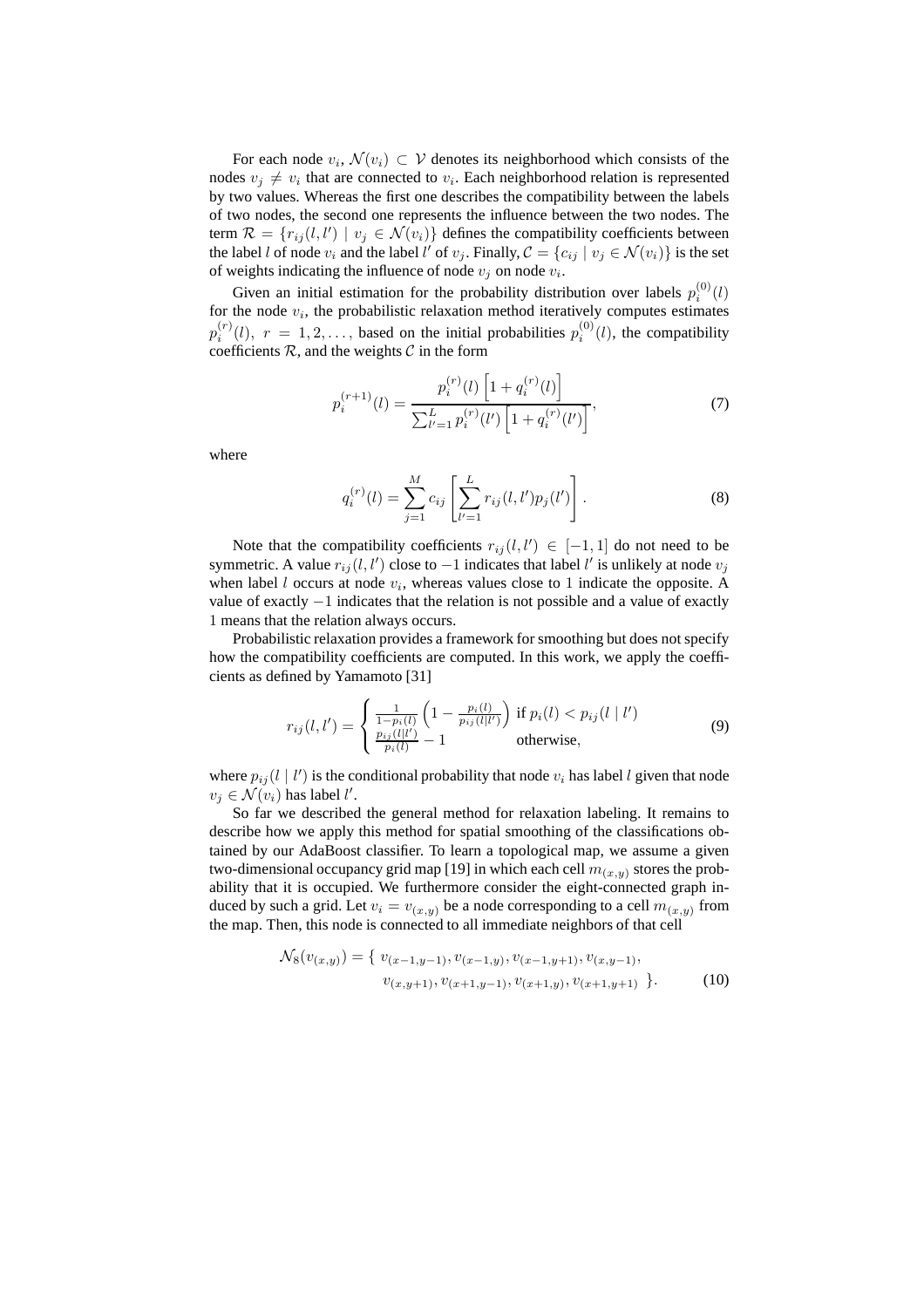For the initial probabilities  $p_{\ell x}^{(0)}$  $\binom{0}{(x,y)}$  (*l*), we use the output of the classifier described in Section 2.1. Our set of labels L is composed of the labels *corridor*, *doorway*, *room*, and *wall*. For each node  $v_{(x,y)}$  in the free space of the occupancy grid map, we calculate the expected laser scan by ray-casting in the map. We then classify the observation and obtain a probability distribution  $z$  over all the possible places according to Equation (5). The classification output z for each pose  $(x, y)$  is used to initialize the probability distribution  $P_{(x)}^{(0)}$  $v_{(x,y)}^{(0)}$  of node  $v_{(x,y)}$ .

For the nodes lying in the free space, the probability  $p_{\ell,r}^{(0)}$  $\binom{0}{(x,y)}$  (*wall*) of being a wall is initialized with 0. Accordingly, the nodes corresponding to occupied cells in the map are initialized with  $p_{\ell x}^{(0)}$  $\binom{0}{(x,y)}(wall) = 1.$ 

Each of the weights  $c_{ij} \in \mathcal{C}$  is initialized with the value  $\frac{1}{8}$ , indicating that all the eight neighbors  $v_i$  of node  $v_i$  are equally important. The compatibility coefficients are calculated using Equation (9). The values  $p_i(l)$  and  $p_{ij}(l \mid l')$  are obtained from statistics in the given (occupancy grid) map corresponding to the training data as will be described in Section 5.

#### **4.2 Region Extraction and Topological Mapping**

We define a region  $\lambda_l$  on an adjacency graph A as a set of eight-connected nodes with the same label l. For example, the region  $\lambda_{\text{room}}$  represents a room in the corresponding occupancy grid map. If there is a different region with the label *room*, this will represent a different room in the map. For each label  $l \in \{corridor, room, doorway\}$ , regions are extracted from the adjacency graph using the algorithm by Rosenfeld and Pfaltz [22]. In an analog way, we extract the connections between regions.

Finally, a topological graph  $\mathcal{T} = (\mathcal{V}_{\mathcal{T}}, \mathcal{E}_{\mathcal{T}})$  is constructed so that each node  $v_i \in V_\mathcal{T}$  represents a region and each edge  $e_s \in \mathcal{E}_\mathcal{T}$  represents a connection. The topological graph forms the resulting topological map. We finally apply a heuristic region correction step to the topological map to increase the classification rate:

- 1. We mark each region corresponding to a room or a corridor whose size does not exceed a given threshold of  $1m^2$  compared to the training set as classification error and assign the label of one of its connected regions to it.
- 2. We mark each region labeled as doorway whose size does not exceed a given threshold of  $0.1\,\mathrm{m}^2$  square meters or that is connected to only one region as false classification and assign the label of one of its connected regions to it.

# **5 Experiments**

The approach described above has been implemented and tested on real robots as well as in simulation. The robots used to carry out the experiments were an Activ-Media Pioneer 2-DX8 equipped with two SICK laser range finders as well as an iRobot B21r robot which is additionally equipped with a camera system.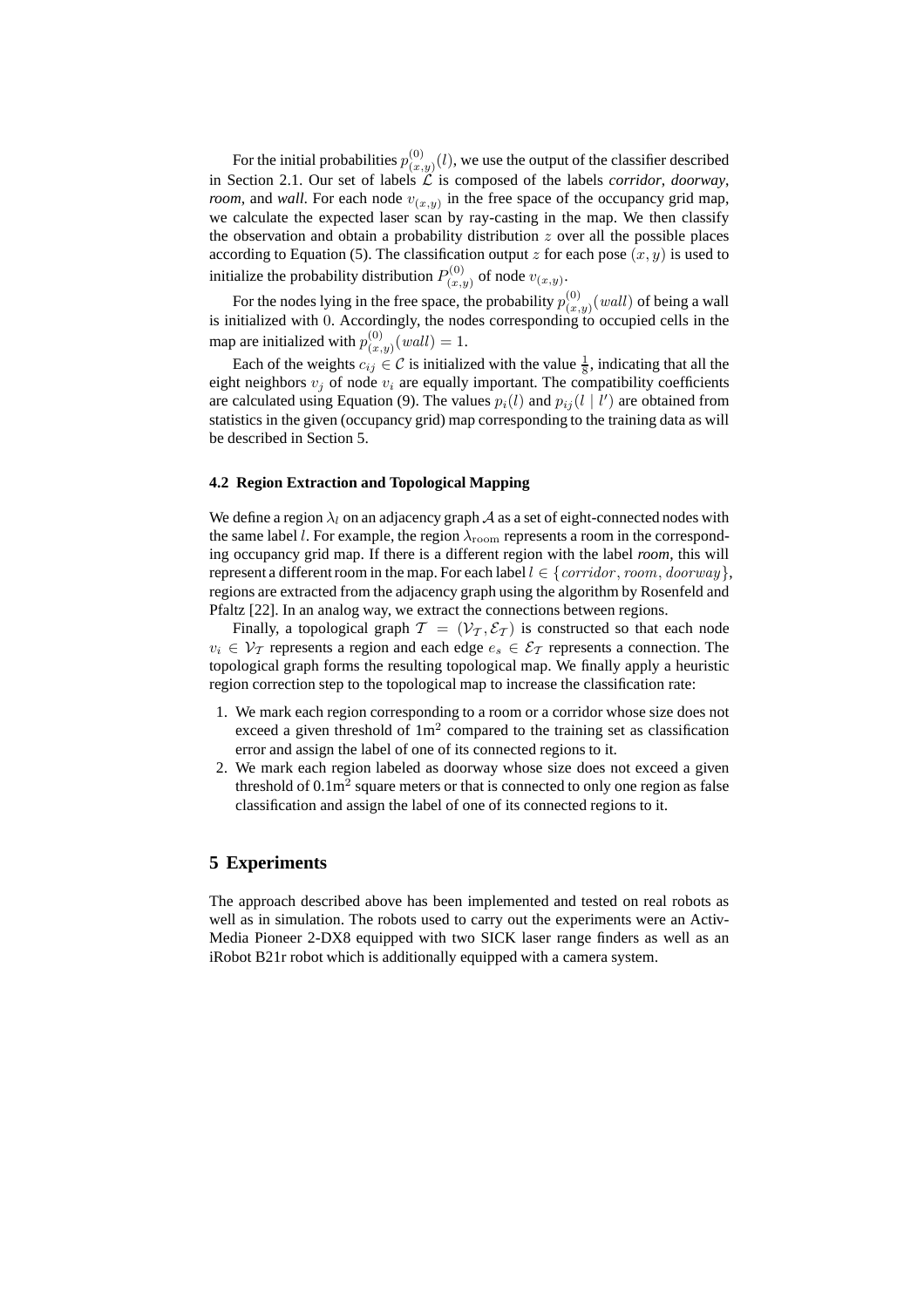

**Fig. 6.** Whereas the left image depicts the training data, the right image shows the classification result on the test set. The training and test data were obtained by simulating laser range scans in the map.

The goal of the experiments is to demonstrate that our simple features can be boosted to a robust classifier of places. Additionally, we analyze whether the resulting classifier can be used to classify places in environments for which no training data was available. Furthermore, we demonstrate the advantages of utilizing the vision information to distinguish between different rooms like, e.g., kitchens, offices, or seminar rooms. Additionally, we illustrate the advantages of the HMM filtering for classifying places with a moving mobile robot. Throughout these experiments, the term classification result refers to the most likely class reported by the HMM or respectively by the sequence of binary classifiers. Furthermore, we present results applying our method for semantic topological maps. We first show the results for a typical office environment. Then, we present an experiment illustrating that our approach is able to construct a topological map of a completely new environment

## **5.1 Results with the Sequential Classifier using Laser Data**

The first experiment was performed using simulated data from our office environment in building 79 at the University of Freiburg. The task was to distinguish between three different types of places, namely rooms, doorways, and a corridor based on laser range data only. In this experiment, we solely applied the sequential classifier without the HMM filtering. For the sake of clarity, we separated the test from the training data by dividing the overall environment into two areas. Whereas the left part of the map contains the training examples, the right part includes only test data (see Figure 6). The optimal decision list for this classification problem, in which the robot had to distinguish between three classes, is room-doorway. This decision list correctly classifies 93.9% of all test examples (see right image of Figure 6). For alternative training and test sets we obtained similar success rates. The worst configurations of the decision list are those in which the doorway classifier is in the first place. This is probably due to the fact, that doorways are hard to detect because typically most parts of a range scan obtained in a doorway cover the adjacent room and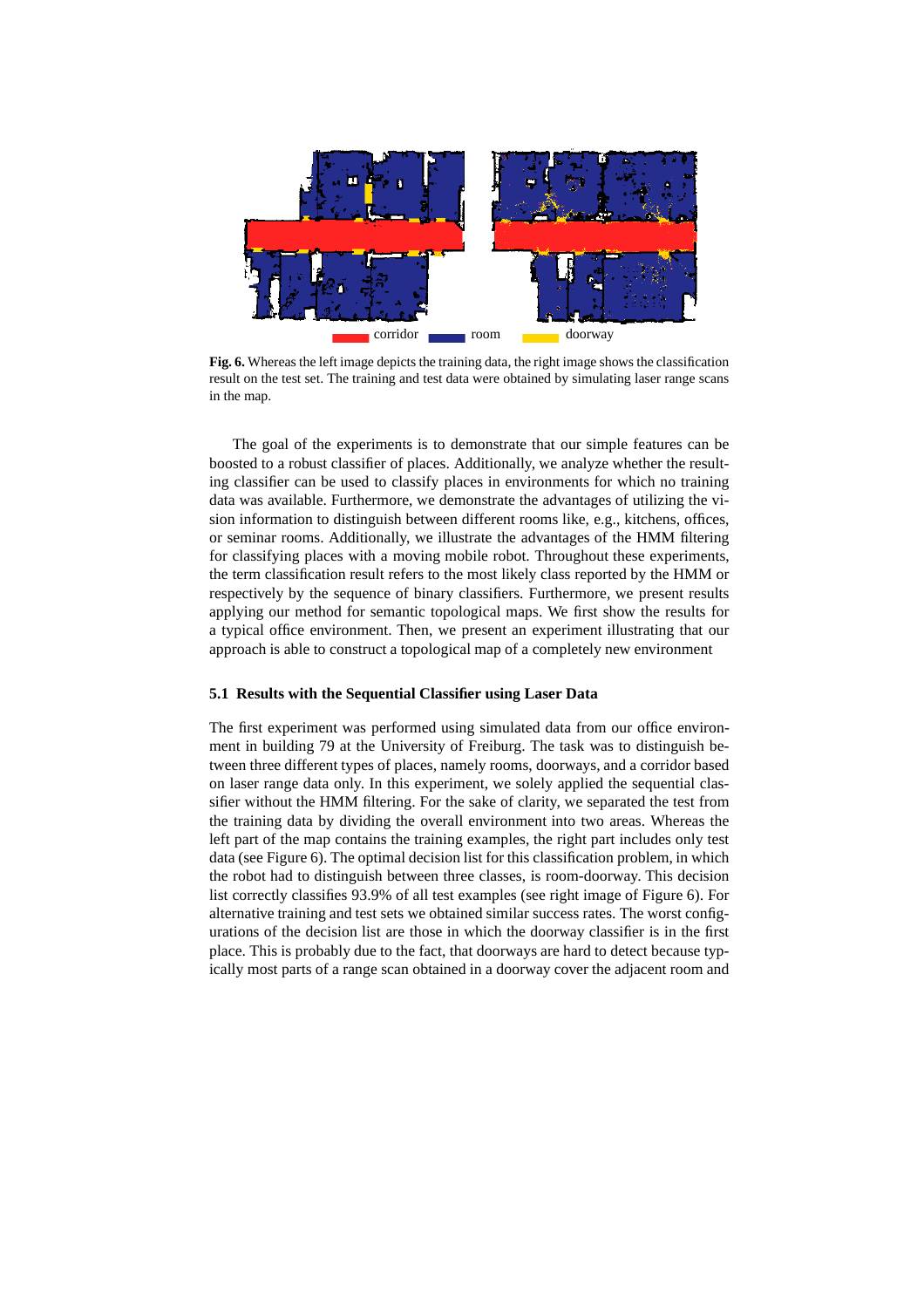

**Fig. 7.** The left image depicts a trajectory of a robot and the corresponding classifications based on real laser data. The robot used in this experiment is depicted in the right image.

the corridor. The high error in the first element of the decision list then leads to a high overall classification error.

The next experiment has been carried out with a real mobile robot that we manually steered through the environment. We used the same classifier as in the previous experiment. The trajectory including the corresponding classification results as well as the mobile robot are depicted in Figure 7. As can be seen from this figure, the learned classifier yields a robust labeling also for real robot data.

Additionally, we performed an experiment using a map of the entrance hall at the University of Freiburg which contained four different classes, namely rooms, corridors, doorways, and hallways. The optimal decision list is corridor-hallwaydoorway with a success rate of 89.5%.

#### **5.2 Transferring the Classifiers to New Environments**

The second experiment is designed to analyze whether a classifier learned in a particular environment can be used to successfully classify the places of a new environment. To carry out this experiment, we trained our sequential classifier in the left half of the map shown in Figure 1. In the right half of this environment, our approach was able to correctly classify 97% of all places. The resulting classifier was then evaluated on scans simulated given the map of the Intel Research Lab in Seattle depicted in Figure 8. Although the classification rate decreased to 86.0%, the result indicates that our algorithm yields good generalizations which can also be applied to correctly label places of so far unknown environments. Note that a success rate of 86.0% is quite high for this environment, since even humans typically cannot consistently classify the different places.

#### **5.3 Classification of Trajectories using HMM Filtering**

The third experiment was performed using real laser and vision data obtained in an office environment, which contains six different types of places, namely offices,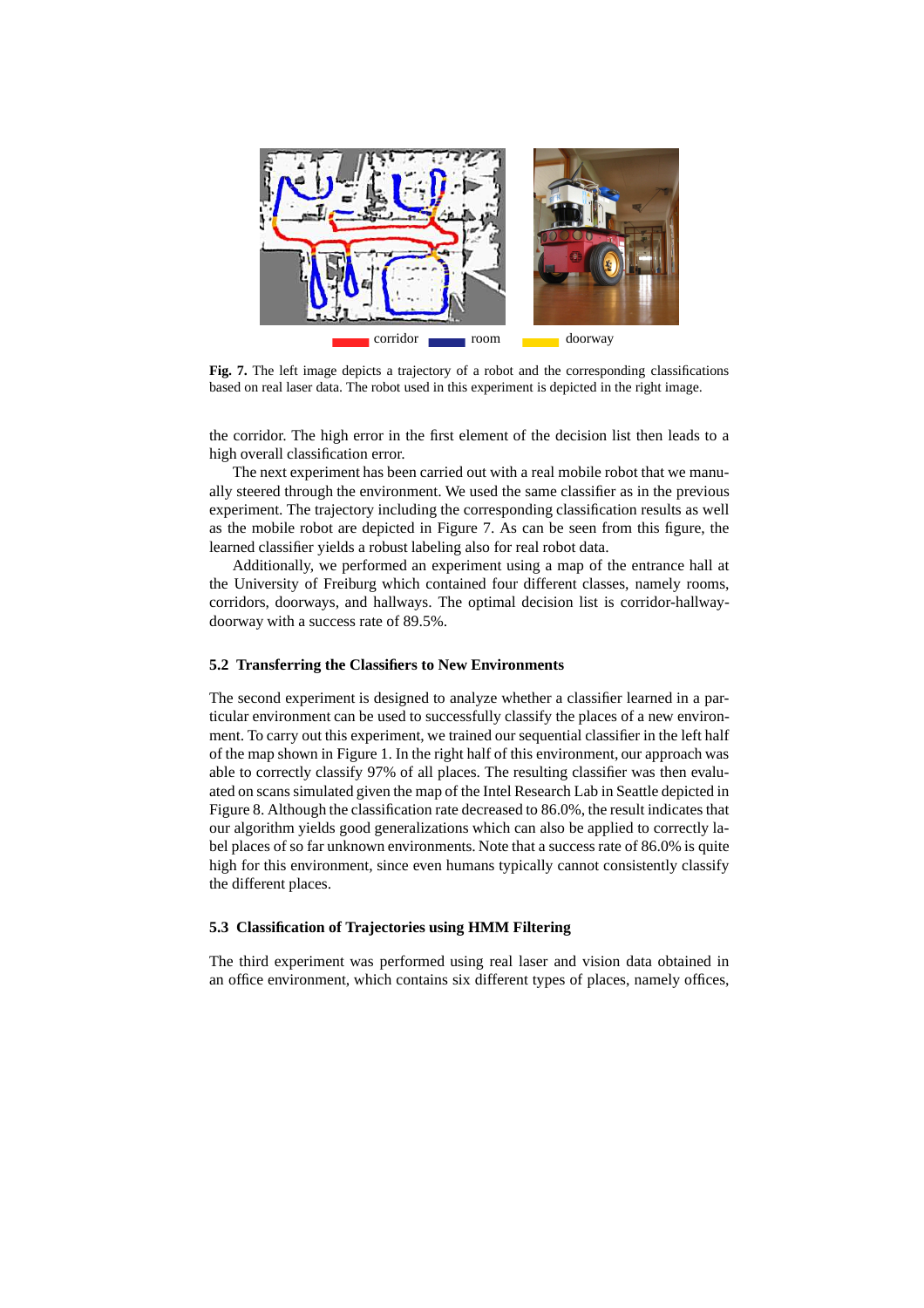

**Fig. 8.** The left map depicts the occupancy grid map of the Intel Research Lab and the right image depicts the classification results obtained by applying the classifier learned from the environment depicted in Figure 1 to this environment. The fact that 86.0% of all places could be correctly classified illustrates that the resulting classifiers can be applied to so far unknown environments.

doorways, a laboratory, a kitchen, a seminar room, and a corridor. The true classification of the different places in this environments is shown in Figure 9.

The classification performance of the classifier along a sample trajectory taken by a real robot is shown in left image of Figure 10. The classification rate in this experiment is 82.8%. If we additionally apply the HMM for temporal filtering, the classification rate increases up to 87.9%. The labeling obtained with the HMM is shown in the right image of Figure 10.

A further experiment was carried out using test data obtained in a different part of the same building. We applied the same classifier as in the previous experiment. Whereas the sequential classifier yields a classification rate of 86.0%, the combination with the HMM generated the correct answer in 94.7% of all cases. A two-sample t-test applied to the classification results obtained along the trajectories for both experiments showed that the improvements introduced by the HMM are significant on the  $\alpha = 0.05$  level. Furthermore, we classified the same data based solely on the laser features and ignoring the vision information. In this case, only 67.7% could be classified correctly without the HMM. The application of the HMM increases the classification performance to 71.7%. These three experiments illustrate that the HMM seriously improves the overall rate of correctly classified places. Moreover, the third experiment shows that only the laser information is not sufficient to distinguish robustly between places with similar structure (see *office* and *kitchen* in Figure 10).

Finally we studied how the HMM improves the final classification rate according to the output of AdaBoost. For this purpose, we analyzed the improvement of the HMM using different classification rates from AdaBoost. This is achieved by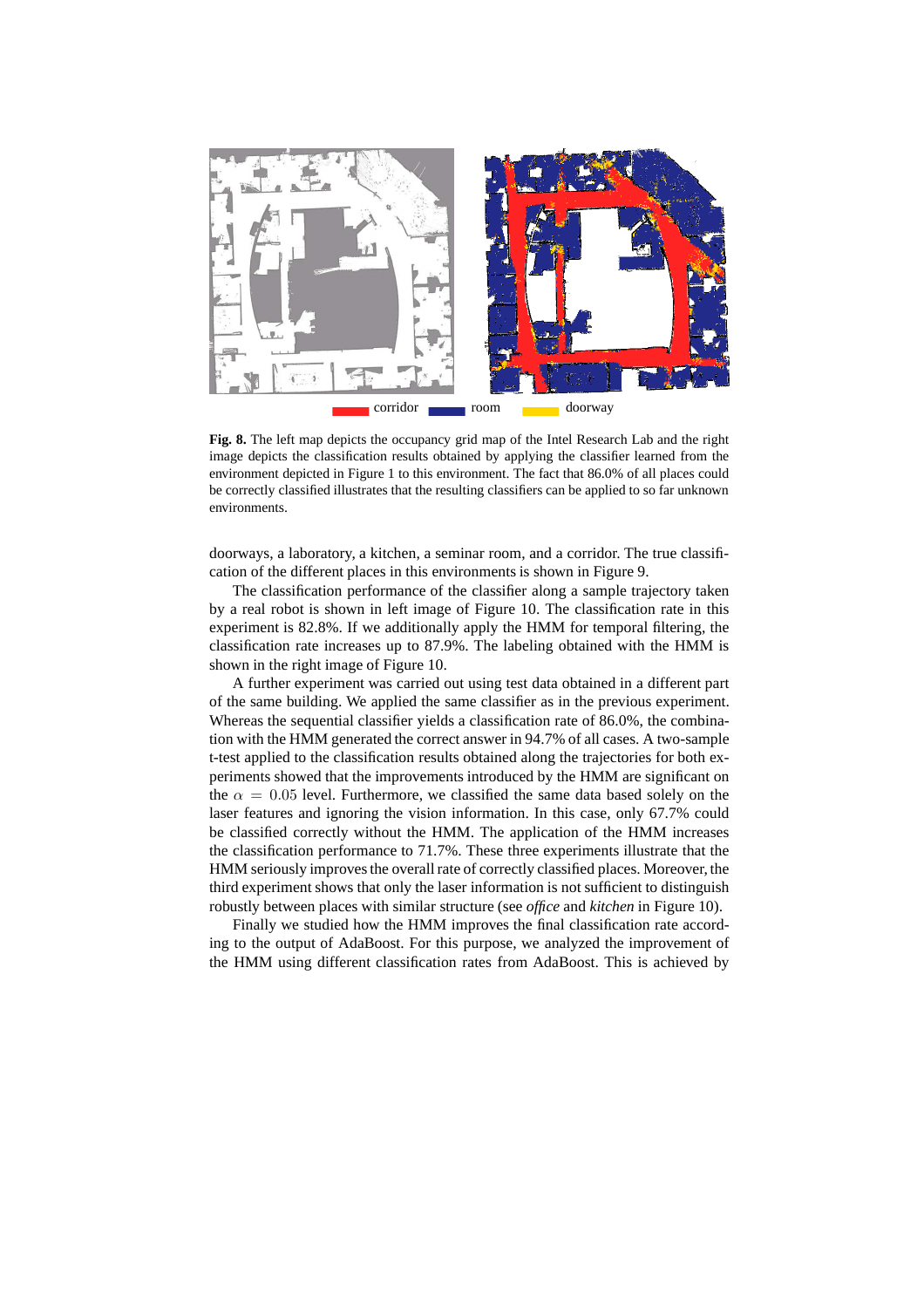

**Fig. 9.** Ground truth labeling of the individual areas in the environment.



**Fig. 10.** The left image depicts a typical classification result for a test set obtained using only the output of the sequence of classifiers. The right image shows the resulting classification in case a HMM is additionally applied to filter the output of the sequential classifier.



**Fig. 11.** Improvement of the HMM according to the percentage of weak classifiers used in each of the binary AdaBoost classifiers.

increasing the percentage of weak classifiers used in each binary classifier of the AdaBoost decision list. Here, 100% corresponds to the number of weak classifiers used in the previous experiments (Figure 10). For example, the classification rate decreases to 60% if only 5% of the weak classifiers are used. The results are shown in Figure 11. In average, the HMM improves the classification rate by 5.0%.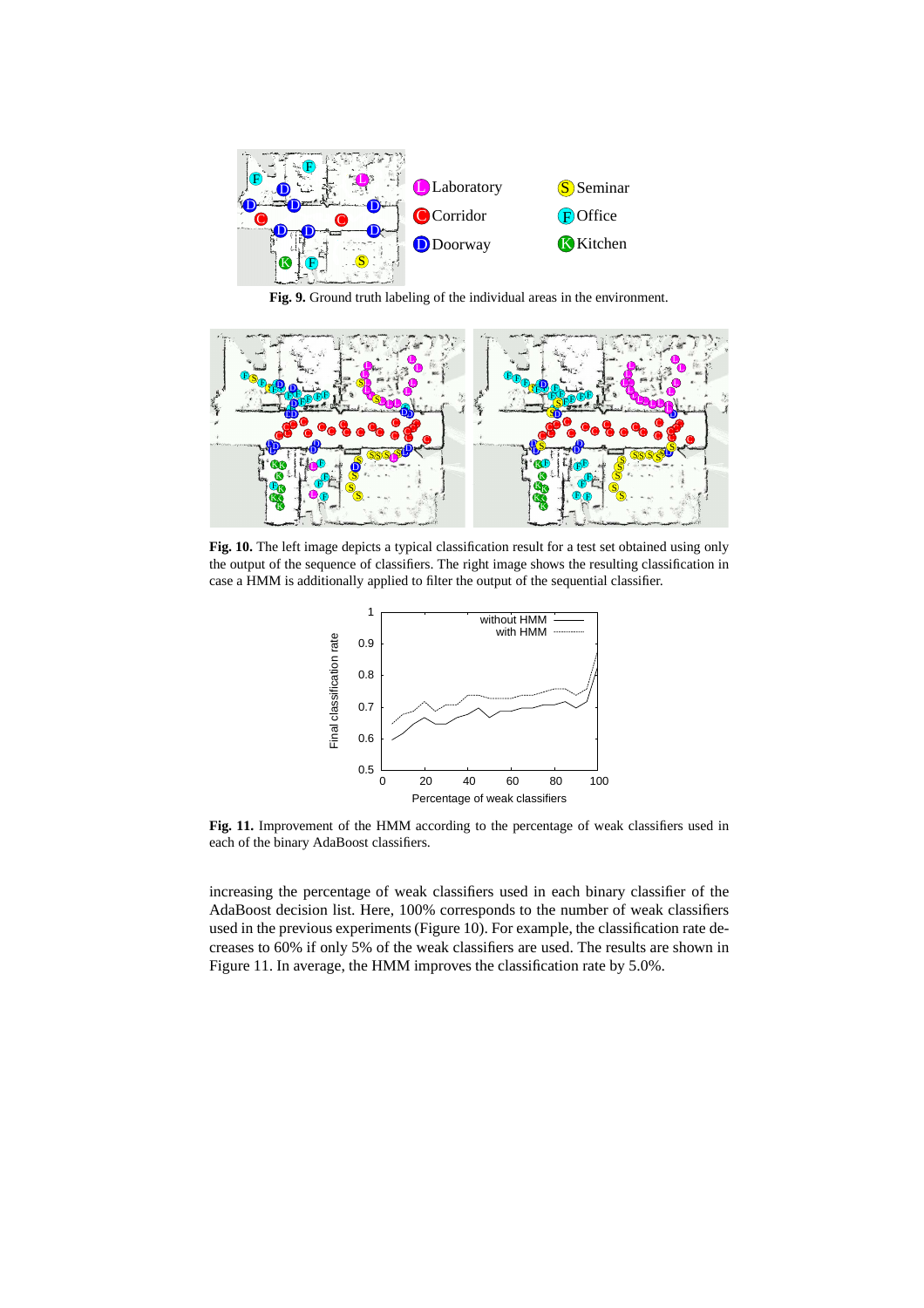#### **5.4 Building Topological Maps**

The next experiment is designed to analyze our approach to building topological maps. It was carried out in the office environment depicted in the motivating example shown in Figure 1. The length of the corridor in this environment is approx. 20 m. After applying the sequential AdaBoost classifier (see Figure 12(a)), the classification of the test set was 97%. Then, we applied the probabilistic relaxation method for 50 iterations. As can be seen from Figure 12(b), this method generates more compact regions and eliminates noise. Finally, the topological map is created using the connections between regions. Some regions detected as doorways do not correspond to real doorways and are marked with circles. After applying the steps described in Section 4.2 on the corresponding topological map, these false doorways are eliminated. The final result gives a classification rate of 98.7% for all data points. The different steps of the process are illustrated as colors/grey levels in Figure 12. The doorway between the two right-most rooms under the corridor is correctly detected (Figure 12(c)). Therefore, the rooms are labeled as two different regions in the final topological map.

#### **5.5 Topological Maps of New and Unknown Indoor Environments**

This experiment is designed to analyze whether our approach can be used to create a topological map of a new unseen environment. To carry out the experiment we trained a sequential AdaBoost classifier using the training examples of the maps shown in Figure 6 and Figure 12 with different scales. In this case only the classes *room* and *corridor* were used in the training process. The resulting classifier was then evaluated on scans simulated in the map denoted as "SDR site B" in Radish [10]. This map represents an empty building in Virginia, USA. The corridor is approx. 26 meters long. The whole process for obtaining the topological map is depicted in Figure 13. The Adaboost classifier gives a first classification of 92.4%. As can be seen in Figure 13(d), rooms number 11 and 30 are originally part of the corridor, and thus falsely classified. Moreover, the corridor is detected as only one region, although humans potentially would prefer to separate it into six different corridors: four horizontal and two vertical ones. In the final topological map, 96.9% of the data points are correctly classified.

We also analyzed the results obtained without applying the relaxation process. Not using relaxation had several effects. Firstly, omitting the relaxation procedure reduces the classification rate. Secondly, the finally obtained regions are typically more sparse and do not represent the original ones as well as with relaxation. Finally, omitting the relaxation procedure increases the number of errors in the resulting topological map. For example, the map of the SDR building contained four incorrect nodes without relaxation, whereas there were only two incorrect nodes when we used the probabilistic relaxation.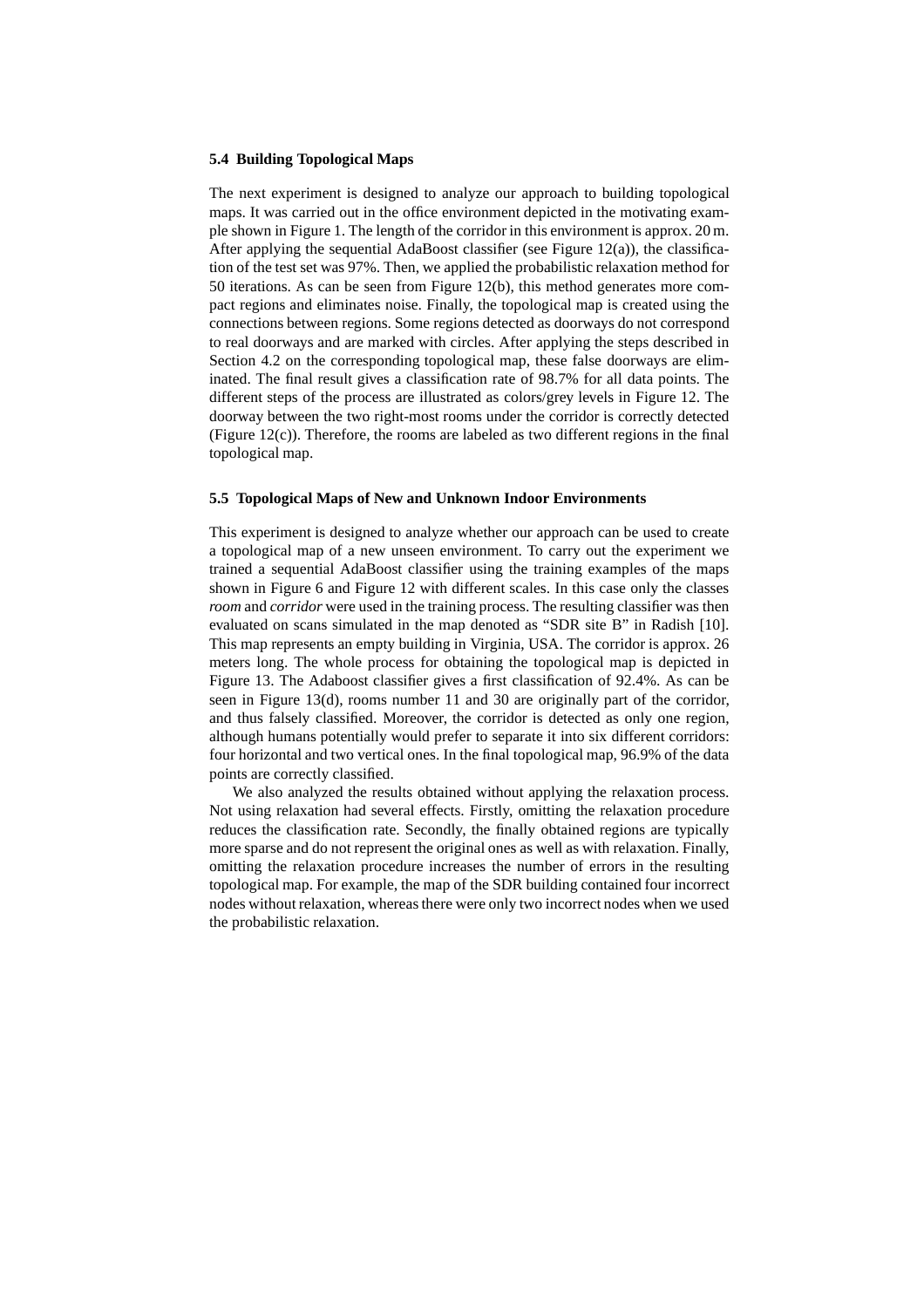



(a) Sequential classification (b) Relaxation (circles identify incorrect regions)



**Fig. 12.** This figure shows in image (a) the result of applying the sequential AdaBoost with a classification rate of 97%. (b) the result after applying relaxation including some incorrectly labeled regions (marked with circles), and finally in image (c) the final tropological map with the corresponding regions.

# **6 Conclusion**

In this paper, we presented a novel approach to classify different places in the environment of a mobile robot into semantic classes, like rooms, hallways, corridors, offices, kitchens, or doorways. Our algorithm uses simple geometric features extracted from a single laser range scan and information extracted from camera data and applies the AdaBoost algorithm to form a binary strong classifier. To distinguish between more than two classes, we use a sequence of strong binary classifiers arranged in a decision list.

We presented two applications of our approach. Firstly, we perform an online classification of the positions along the trajectories of a mobile robot by filtering the classification output using a hidden Markov model. Secondly, we present a new ap-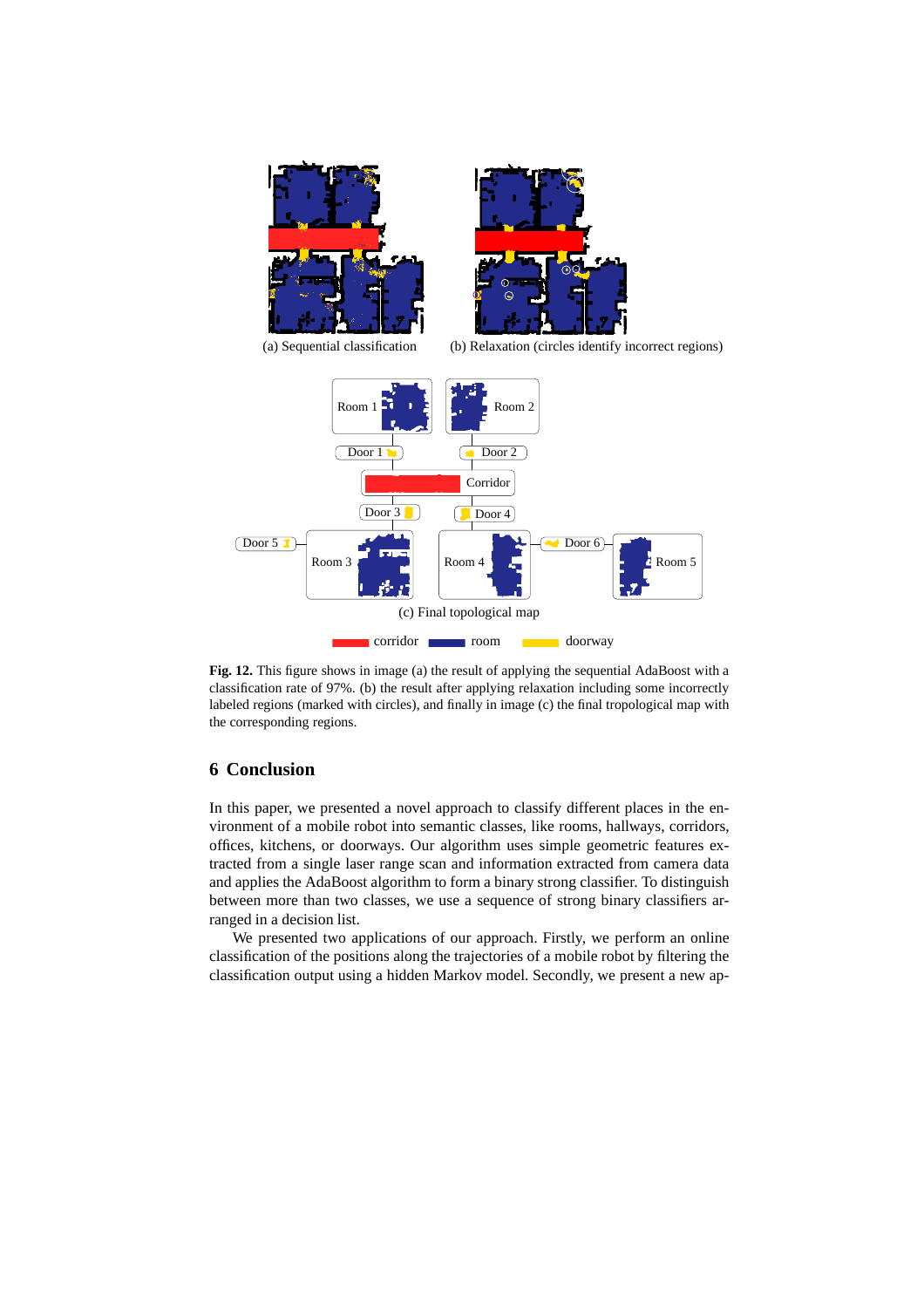



(a) Original map (b) Sequential AdaBoost classification



Fig. 13. This figure shows (a) the original map of the building, (b) the results of applying the sequential AdaBoost classifier with a classification rate of 92.4%, (c) the resulting classification after the relaxation and region correction, and (d) the final topological map with semantic information. The regions are omitted in each node. The rooms are numbered left to right and top to bottom with respect to the map in (a). For the sake of clarity, the corridor-node is drawn maintaining part of its region structure.

proach to create topological graphs from occupancy grids by applying a probabilistic relaxation labeling to take into account dependencies between neighboring places to improve the classifications.

Experiments carried out using real robots as well as in simulation illustrate that our technique is well-suited to reliably label places in different environments. It allows us to robustly separate different semantic regions and in this way it is able to learn topologies of indoor environments. Further experiments illustrate that a learned classifier can even be applied to so far unknown environments.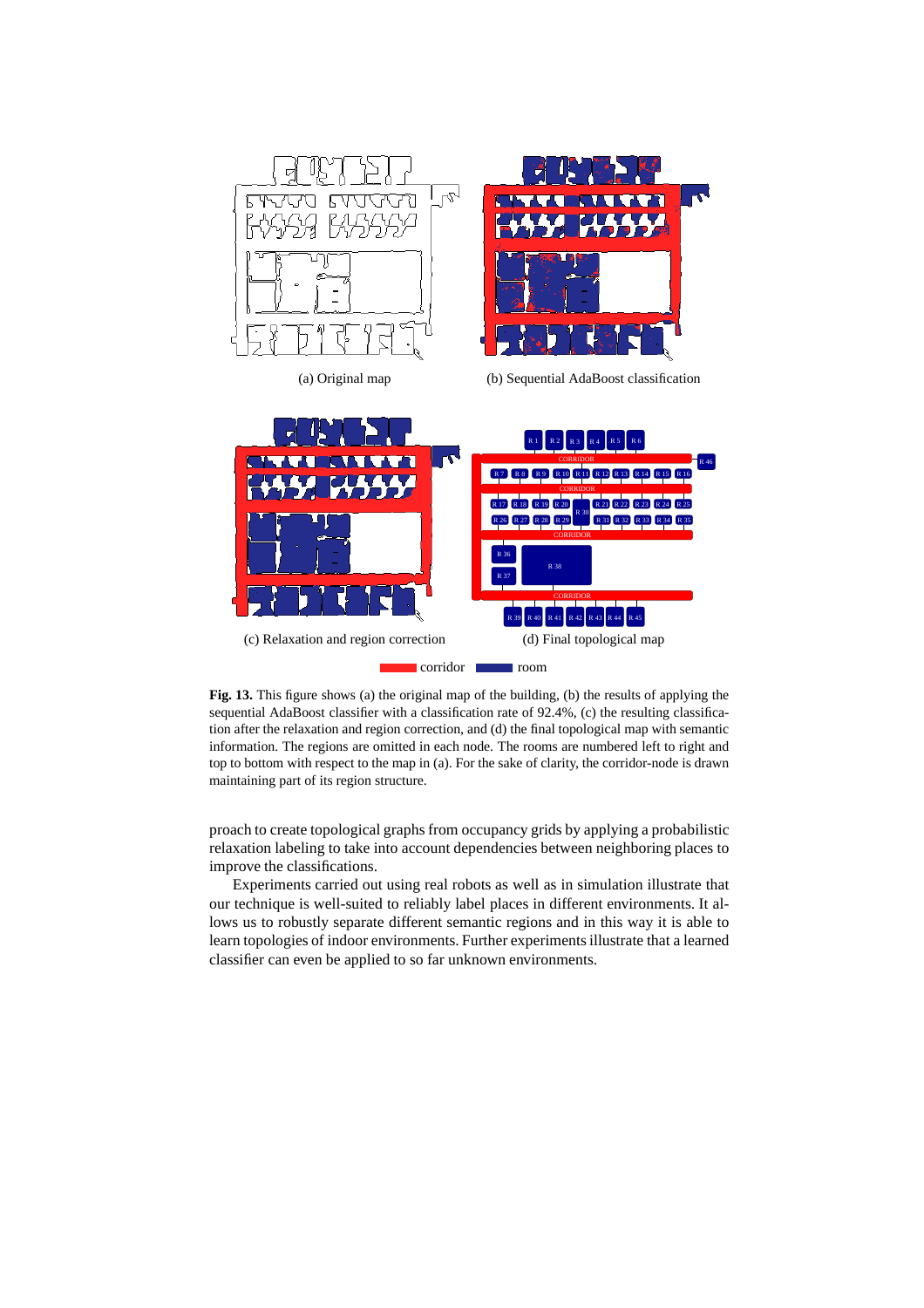# **Acknowledgment**

This work has partly been supported by the German Research Foundation (DFG) under contract number SFB/TR-8 (A3) as well as under contract number GRK 1103/1 and by the EC under contract number FP6-004250-CoSy. Furthermore, we would like to thank Andrew Howard for providing the map of the SDR building.

## **References**

- 1. P. Althaus and H.I. Christensen. Behaviour coordination in structured environments. *Advanced Robotics*, 17(7):657–674, 2003.
- 2. D. Anguelov, R. Biswas, D. Koller, B. Limketkai, S. Sanner, and S. Thrun. Learning hierarchical object maps of non-stationary environments with mobile robots. In *Proc. of the Conf. on Uncertainty in Artificial Intelligence (UAI)*, 2002.
- 3. D. Anguelov, D. Koller, Parker E., and S. Thrun. Detecting and modeling doors with mobile robots. In *Proc. of the IEEE Int. Conf. on Robotics & Automation (ICRA)*, 2004.
- 4. P. Buschka and A. Saffiotti. A virtual sensor for room detection. In *Proc. of the IEEE/RSJ Int. Conf. on Intelligent Robots and Systems (IROS)*, pages 637–642, 2002.
- 5. H. Choset. Topological simultaneous localization and mapping (SLAM): Toward exact localization without explicit localization. *IEEE Transactions on Robotics and Automation*, 2001.
- 6. T.M. Cover and J.A. Thomas. *Elements of Information Theory*. John Wiley & sons, 1991.
- 7. Y. Freund and R.E. Schapire. A decision-theoretic generalization of on-line learning and an application to boosting. *Journal of Computer and System Sciences*, 55(1):119–139, 1997.
- 8. J. Friedman, T. Hastie, and R. Tibshirani. Additive logistic regression: a statistical view of boosting. *Annals of Statistics*, 28(2):337–407, 2000.
- 9. R.C. Gonzalez and P. Wintz. *Digital Image Processing*. Addison-Wesley Publishing Inc., 1987.
- 10. A. Howard and N. Roy. Radish: The robotics data set repository.
- 11. S. Koenig and R. Simmons. Xavier: A robot navigation architecture based on partially observable markov decision process models. In D. Kortenkamp, R. Bonasso, and R. Murphy, editors, *Artificial Intelligence Based Mobile Robotics: Case Studies of Successful Robot Systems*, pages 91–122. MIT-Press, 1998.
- 12. D. Kortenkamp and T. Weymouth. Topological mapping for mobile robots using a combination of sonar and vision sensing. In *Proc. of the Twelfth National Conference on Artificial Intelligence*, pages 979–984, 1994.
- 13. B. Kuipers and P. Beeson. Bootstrap learning for place recognition. In *Proc. of the Nat. Conf. on Artificial Intelligence (AAAI)*, 2002.
- 14. B. Kuipers and Y.T. Byun. A robot exploration and mapping strategy based on a semantic hierarchy of spatial representations. *Robotics and Autonomous Systems*, 8 1981.
- 15. R. Lienhart, A. Kuranov, and V. Pisarevsky. Empirical analysis of detection cascades of boosted classifiers for rapid object detection. In *DAGM, 25th Pattern Recognition Symposium*, 2003.
- 16. B. Limketkai, L. Liao, and D. Fox. Relational object maps for mobile robots. In *Proc. of the Int. Conf. on Artificial Intelligence (IJCAI)*, pages 1471–1476, Edinburgh, Scotland, 2005.